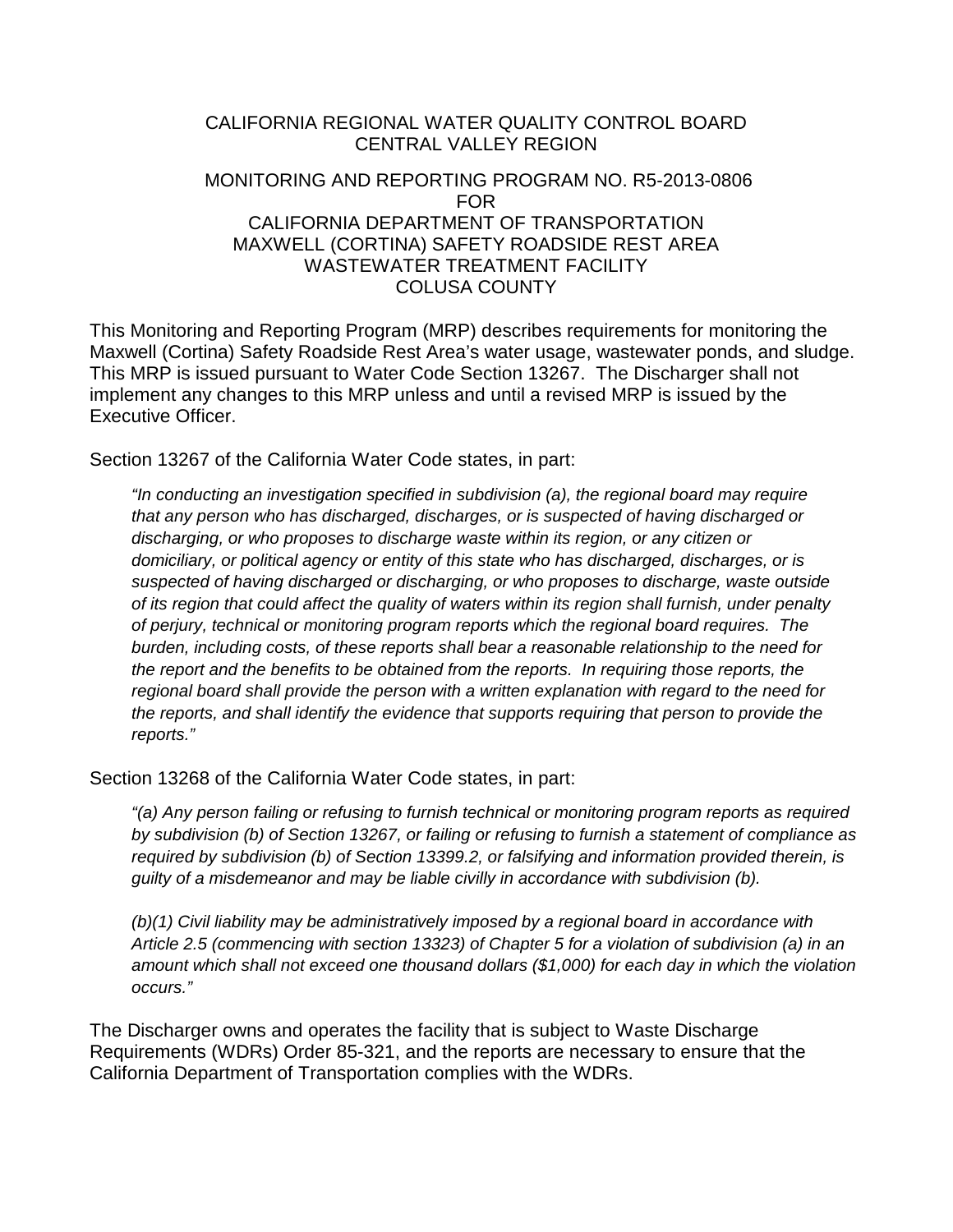Pursuant to Section 13267 of the California Water Code, the Discharger shall implement this MRP and shall submit the monitoring reports described herein.

By **1 June 2013**, the Discharger shall submit and immediately implement a *Monitoring and Reporting Program Compliance Plan*. The report shall be prepared by a registered professional engineer and shall provide at least the following:

- a. A detailed schedule of monitoring activities that will be conducted to comply with this MRP;
- b. Identification of person(s) trained and authorized to perform each type of monitoring;
- c. Standard procedures for reading and recording flow and freeboard measurements;
- d. Standard procedures for obtaining, handling, and transporting wastewater samples for laboratory analysis;
- e. Standard procedures for monitoring wastewater pond berm integrity; and
- f. Standard reporting forms and procedures for reporting monitoring data and all violations of the WDRs.

All samples shall be representative of the volume and nature of the discharge or matrix of material sampled. The time, date, and location of each sample shall be recorded on the sample chain of custody form.

Field test instruments (such as those used to test dissolved oxygen, pH, and electrical conductivity) may be used provided that:

- 1. The user is trained in proper use and maintenance of the instruments;
- 2. The instruments are field calibrated prior to monitoring events at the frequency recommended by the manufacturer;
- 3. Instruments are serviced and/or calibrated by the manufacturer at the recommended frequency; and
- 4. Field calibration reports are submitted as described in the "Reporting" section of this MRP.

## **WATER USAGE**

In lieu of monitoring wastewater flow, the Discharger shall monitor water usage at the rest area (exclusive of irrigation water) in accordance with the following: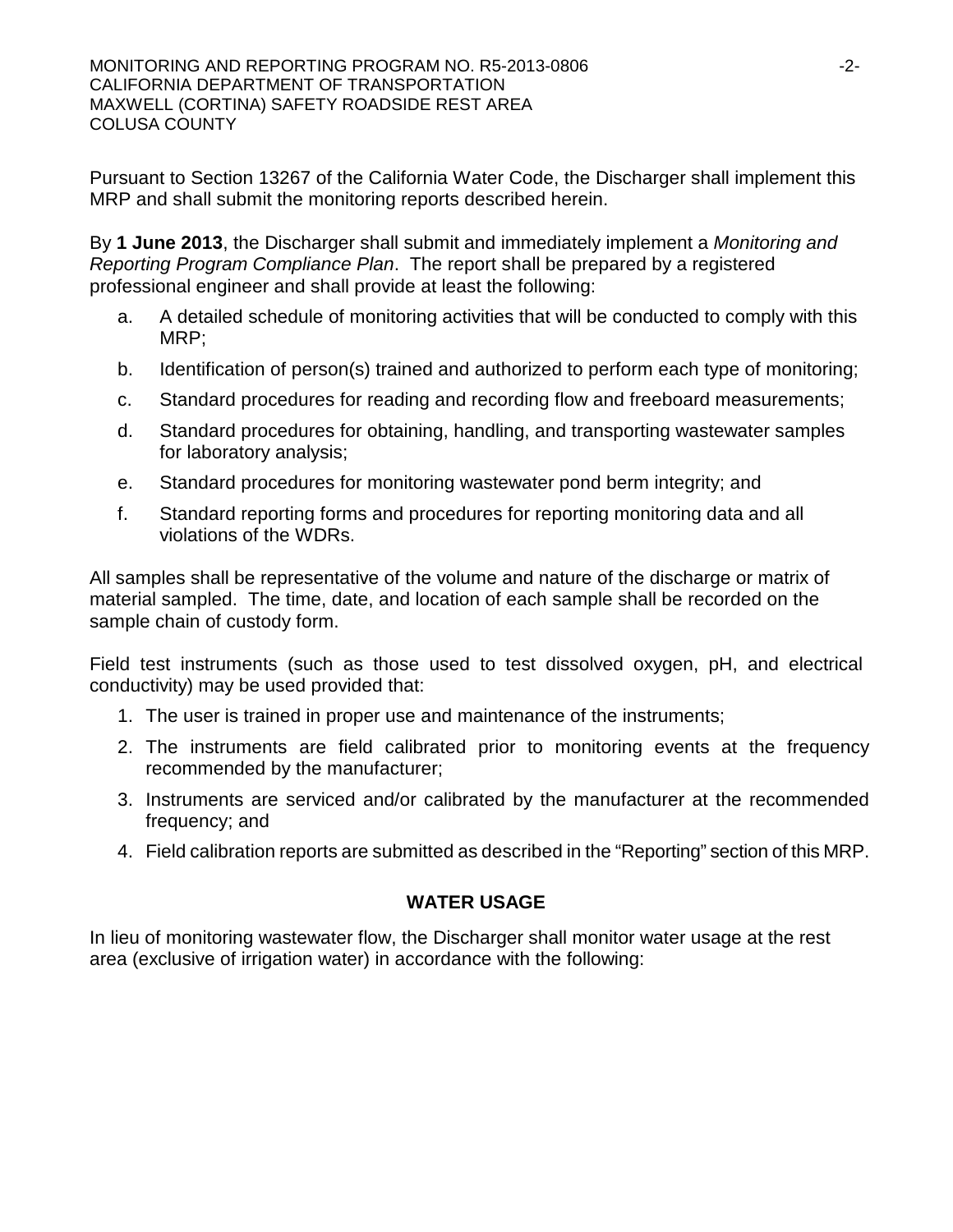| Constituents | Units            | Type of Sample                           | Monitoring<br>Frequency | Reporting<br><b>Frequency</b> |
|--------------|------------------|------------------------------------------|-------------------------|-------------------------------|
| <b>Flow</b>  | gpd <sup>1</sup> | <b>Water Meter</b><br><b>Observation</b> | Weekly                  | Monthly                       |

<sup>1</sup>Gallons per day

## **WASTEWATER POND MONITORING**

The Discharger shall monitor all ponds at the wastewater treatment facility in accordance with the following. Samples shall be collected from permanent monitoring locations that will provide samples representative of the wastewater in each pond. Freeboard shall be measured vertically from the water surface to the lowest point of possible overflow, and shall be measured to the nearest 0.10 feet. Pond monitoring shall include, at a minimum, the following:

| Constituent/Parameter         | <b>Units</b> | <b>Type of Sample</b>             | Monitoring<br>Frequency | Reporting<br><b>Frequency</b> |
|-------------------------------|--------------|-----------------------------------|-------------------------|-------------------------------|
| Freeboard                     | 0.1 Feet     | <b>Staff Gauge</b><br>Observation | Weekly                  | Monthly                       |
| Dissolved Oxygen <sup>1</sup> | mg/L         | Grab                              | Weekly                  | Monthly                       |
| pH                            | pH units     | Grab                              | Weekly                  | Monthly                       |
| Berm Seepage                  |              | Observation                       | Weekly                  | Monthly                       |

<sup>1</sup> Samples shall be collected opposite each pond inlet at a depth of one foot between 0700 and 0900 hours.

## **FACILITY INSPECTIONS**

The Discharger shall inspect the WWTF at least weekly. At a minimum, the inspections shall include the following elements:

- a. Condition of fences designed to prevent public access.
- b. Odors discernible at the property boundary.
- c. Integrity of all berms, dikes, and levees, including consideration of damage from erosion, wave action, and burrowing rodents.
- d. Piping systems, including control valves and visible piping.

## **SLUDGE MONITORING**

The Discharger shall keep records regarding sludge generated by the treatment processes,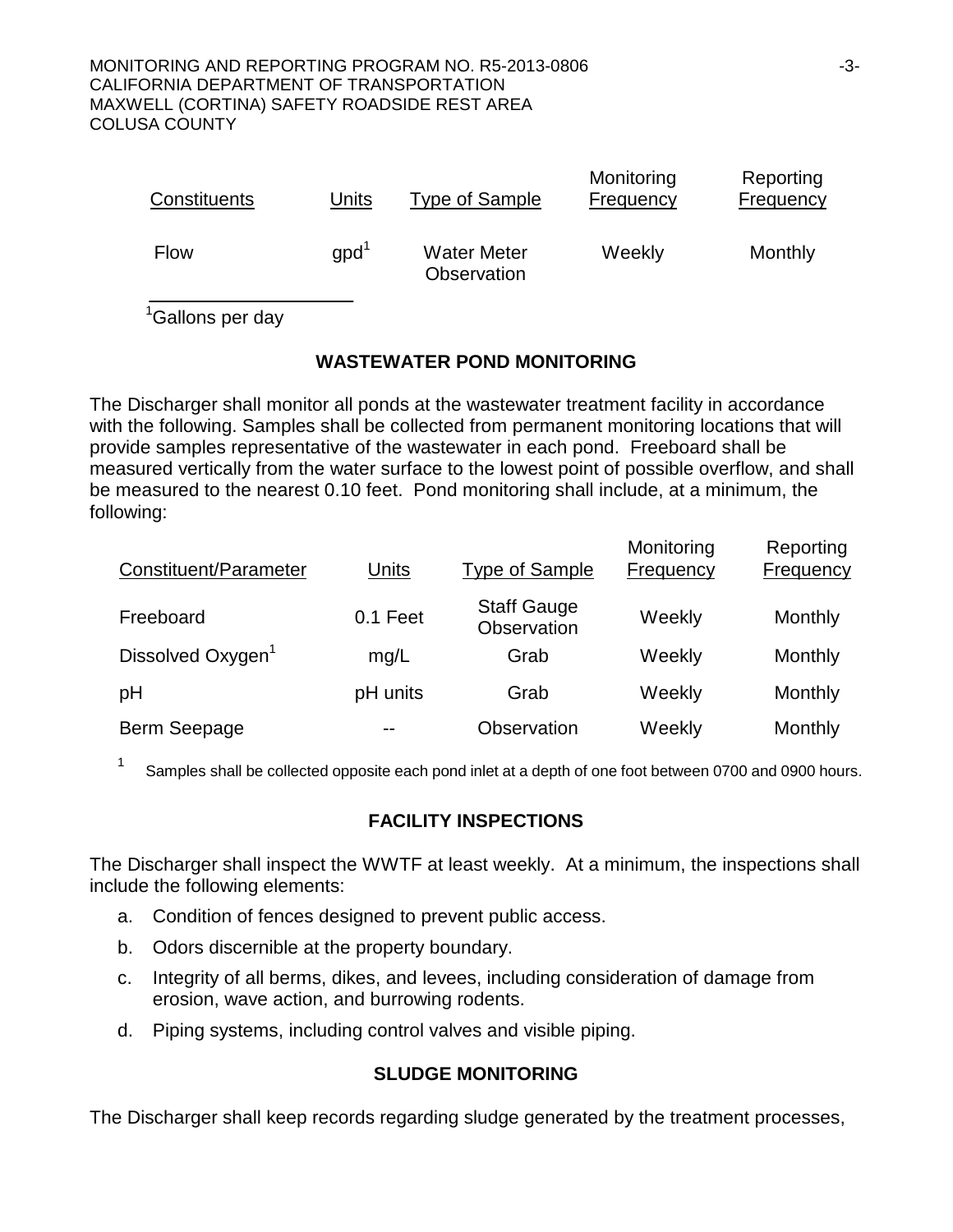MONITORING AND REPORTING PROGRAM NO. R5-2013-0806 -4- CALIFORNIA DEPARTMENT OF TRANSPORTATION MAXWELL (CORTINA) SAFETY ROADSIDE REST AREA COLUSA COUNTY

including any analytical test results; the quantity of sludge removed for disposal; the quantity of sludge removed from the ponds and temporarily stored on site; and steps taken to prevent nuisance conditions. Records shall be stored onsite and available for review during inspections.

If sludge is transported off-site for disposal, then the Discharger shall submit records identifying the hauling company, the amount of sludge transported, the date removed from the facility, the disposal facility name and address, and copies of all analytical data required by the entity accepting the waste. These records shall be submitted as part of the Annual Monitoring Report.

#### **REPORTING**

In reporting monitoring data, the Discharger shall arrange the data in tabular form so that the date, sample type (e.g., influent, pond, etc.), and reported analytical result for each sample are readily discernible. The data shall be summarized in such a manner to clearly illustrate compliance with waste discharge requirements and spatial or temporal trends, as applicable. The results of any monitoring done more frequently than required at the locations specified in the Monitoring and Reporting Program shall be reported to the Central Valley Water Board. Monitoring reports shall be submitted using the Monitoring Report Transmittal Form included as Attachment A.

#### **A. Monthly Monitoring Reports**

Monthly reports shall be submitted to the Central Valley Water Board on the **1st day of the second month following sampling** (i.e. the January Report is due by 1 March). Such reports shall bear the certification and signature of the Discharger's authorized representative.An example Monthly Monitoring Report Form is included as Attachment B.

At a minimum, the monthly monitoring reports shall include:

- 1. Results of the water usage, wastewater pond monitoring, and facility inspections.
- 2. If facility repairs were completed then the report shall include the name of the person conducting the inspections, problems identified, repairs recommended, repairs completed, and dates of completion.
- 3. A comparison of the monitoring data to the discharge specification and an explanation of any violation of those requirements.
- 4. A calibration log verifying calibration of all hand-held monitoring instruments and devices used to comply with the prescribed monitoring program.
- 5. If requested by staff, copies of laboratory analytical report(s).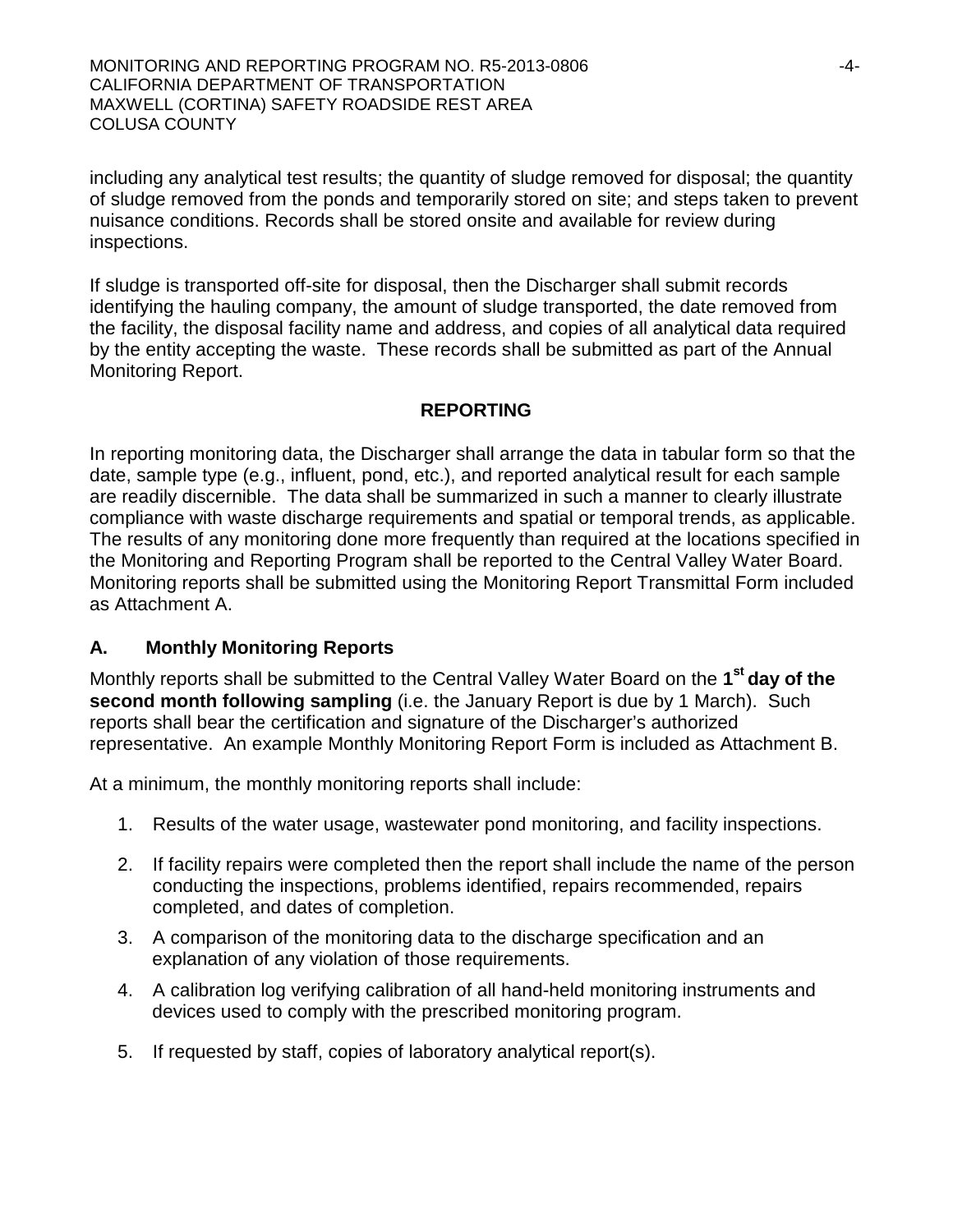#### **B. Annual Report**

An Annual Report shall be submitted to the Central Valley Water Board by **1 February** of each year. The Annual Report shall include the following:

- 1. If requested by staff, tabular and graphical summaries of all data collected during the year.
- 2. A discussion of compliance and the corrective action taken, as well as any planned or proposed actions needed to bring the discharge into full compliance with the waste discharge requirements.
- 3. A discussion of any data gaps and potential deficiencies/redundancies in the monitoring system or reporting program.
- 4. The results from any sludge monitoring required by the disposal facility.

A letter transmitting the self-monitoring reports shall accompany each report. The letter shall include a discussion of requirement violations found during the reporting period, and actions taken or planned for correcting noted violations, such as operation or facility modifications. If the Discharger has previously submitted a report describing corrective actions and/or a time schedule for implementing the corrective actions, reference to the previous correspondence will be satisfactory. The transmittal letter shall contain the following penalty of perjury statement by the Discharger, or the Discharger's authorized agents as described in the Standard Provisions General Reporting Requirements Section B.3.

The Discharger shall implement the above monitoring program on the first day of the month following the date of the signature.

| - Original signed by -               |  |  |  |
|--------------------------------------|--|--|--|
| PAMELA C. CREEDON, Executive Officer |  |  |  |
| 15 May 2013                          |  |  |  |
| (Date)                               |  |  |  |
|                                      |  |  |  |

Attachment A: Monitoring Report Transmittal Form Attachment B: Example Monthly Monitoring Report

gjc:05/02/2013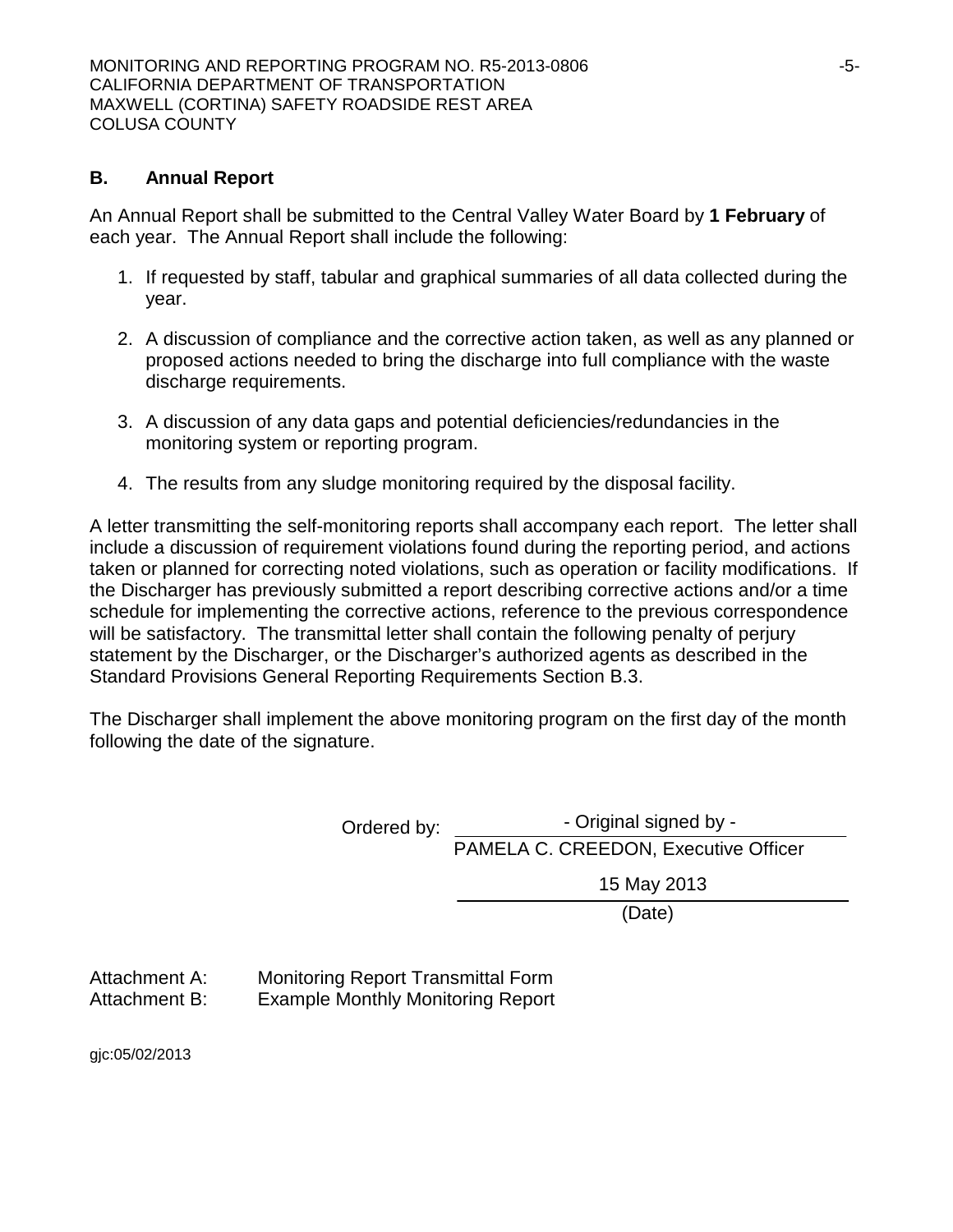## **ATTACHMENT A**

#### **Monitoring Report Submittal Transmittal Form**

Attn: Guy Childs (916) 464-4648 Central Valley Regional Water Quality Control Board 11020 Sun Center Drive #200 Rancho Cordova, CA 95670-6114

| Discharger:               | California Department of Transportation     |
|---------------------------|---------------------------------------------|
| Name of Facility:         | Maxwell (Cortina) Safety Roadside Rest Area |
| <b>WDRs Order Number:</b> | 85-321                                      |
| WDID:                     | 5A060800001                                 |
| County:                   | Colusa                                      |

I am hereby submitting to the Central Valley Water Board the following information:

#### **Check all that apply:**

Monthly Monitoring Report for the month of \_\_\_\_\_\_\_\_\_\_\_\_\_\_\_\_\_\_\_\_\_\_

1st / 2nd / 3rd / 4th (**circle one**) Quarterly Monitoring Report for the year of\_\_\_\_\_\_\_\_\_\_

1st / 2nd (**circle one**) Semi-annual Monitoring Report for the year \_\_\_\_\_\_\_\_\_\_\_

Annual Monitoring Report for the year \_\_\_\_\_\_\_\_\_\_

#### **Violation Notification**

During the monitoring period, there were / were not (circle one) any violations of the WDRs.

- 1. The violations were:
- 2. Have the violations been corrected? Yes / No. If no, what will be done to correct the violations:

#### **Certification Statement**

*"I certify under penalty of law that I have personally examined and am familiar with the information submitted in this document and all attachments and that, based on my inquiry of those individuals immediately responsible for obtaining the information, I believe that the information is true, accurate, and complete. I am aware that there are significant penalties for submitting false information, including the possibility of fine and imprisonment."*

Signature: \_\_\_\_\_\_\_\_\_\_\_\_\_\_\_\_\_\_\_\_\_\_\_\_\_\_\_\_\_ Phone: \_\_\_\_\_\_\_\_\_\_\_\_\_\_\_\_\_\_\_\_

| <b>Printed Name:</b> | Jate |
|----------------------|------|
|----------------------|------|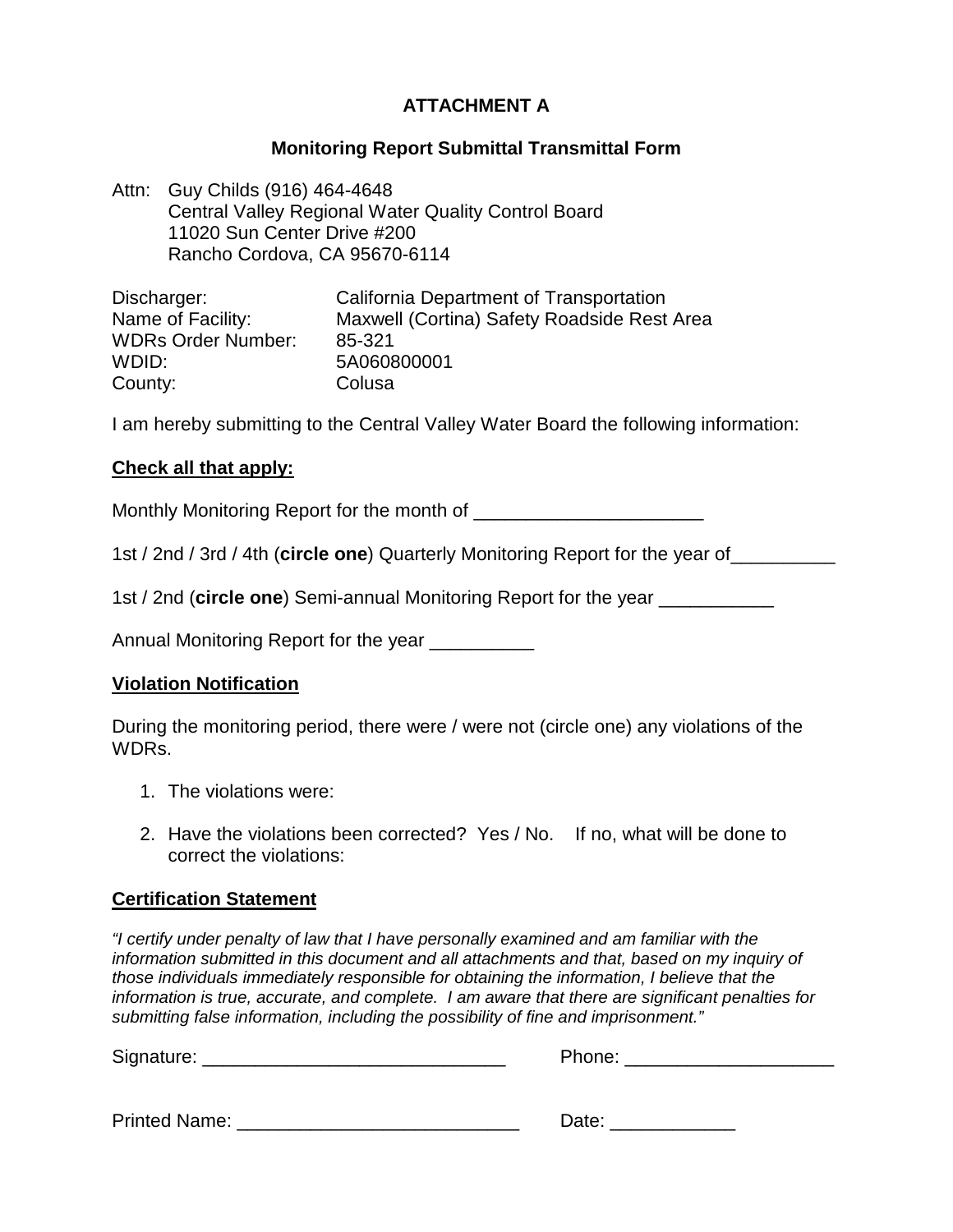#### **ATTACHMENT B EXAMPLE MONTHLY MONITORING REPORT**

**[Note: The following is a suggested monthly report format that complies with the reporting requirements set forth in the MRP and the Standard Provisions and Reporting Requirements. The Discharger is not required to use the example monthly monitoring report, but all monthly monitoring reports must comply with the MRP and the Standard Provisions and Reporting Requirements.]**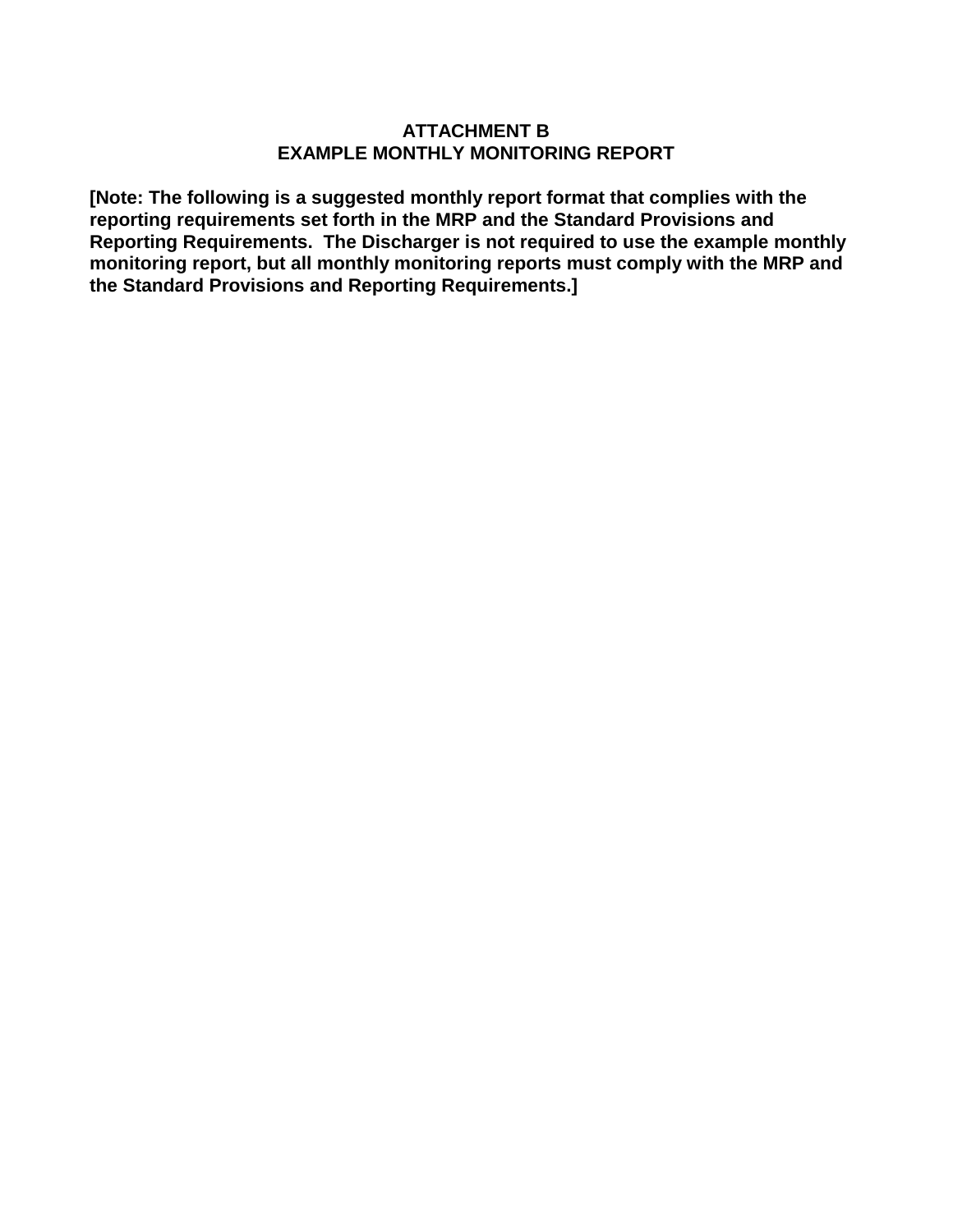## **A. WATER USAGE SUMMARY**

| Monitoring<br>Frequency: | Date: | Flow (gallons) | <b>Calculated Flow</b><br>(gallons per day) |
|--------------------------|-------|----------------|---------------------------------------------|
| Week 1                   |       |                |                                             |
| Week 2                   |       |                |                                             |
| Week 3                   |       |                |                                             |
| Week 4                   |       |                |                                             |

### **B. POND MONITORING SUMMARY**

| Parameter:            | Freeboard   | Dissolved Oxygen | pH       | Berm Seepage |
|-----------------------|-------------|------------------|----------|--------------|
| Monitoring Frequency: | Weekly      | Weekly           | Weekly   | Weekly       |
| Sample Type:          | Observation | Grab             | Grab     | Observation  |
| Units:                | feet        | mg/L             | pH units |              |
|                       |             |                  |          |              |
| Week 1                |             |                  |          |              |
| Date:                 |             |                  |          |              |
| Pond No. 1            |             |                  |          |              |
| Pond No. 2            |             |                  |          |              |
| Pond No. 3            |             |                  |          |              |
| Pond No. 4            |             |                  |          |              |
|                       |             |                  |          |              |
| Week <sub>2</sub>     |             |                  |          |              |
| Date:                 |             |                  |          |              |
| Pond No. 1            |             |                  |          |              |
| Pond No. 2            |             |                  |          |              |
| Pond No. 3            |             |                  |          |              |
| Pond No. 4            |             |                  |          |              |
|                       |             |                  |          |              |
| Week 3                |             |                  |          |              |
| Date:                 |             |                  |          |              |
| Pond No. 1            |             |                  |          |              |
| Pond No. 2            |             |                  |          |              |
| Pond No. 3            |             |                  |          |              |
| Pond No. 4            |             |                  |          |              |
|                       |             |                  |          |              |
| Week 4                |             |                  |          |              |
| Date:                 |             |                  |          |              |
| Pond No. 1            |             |                  |          |              |
| Pond No. 2            |             |                  |          |              |
| Pond No. 3            |             |                  |          |              |
| Pond No. 4            |             |                  |          |              |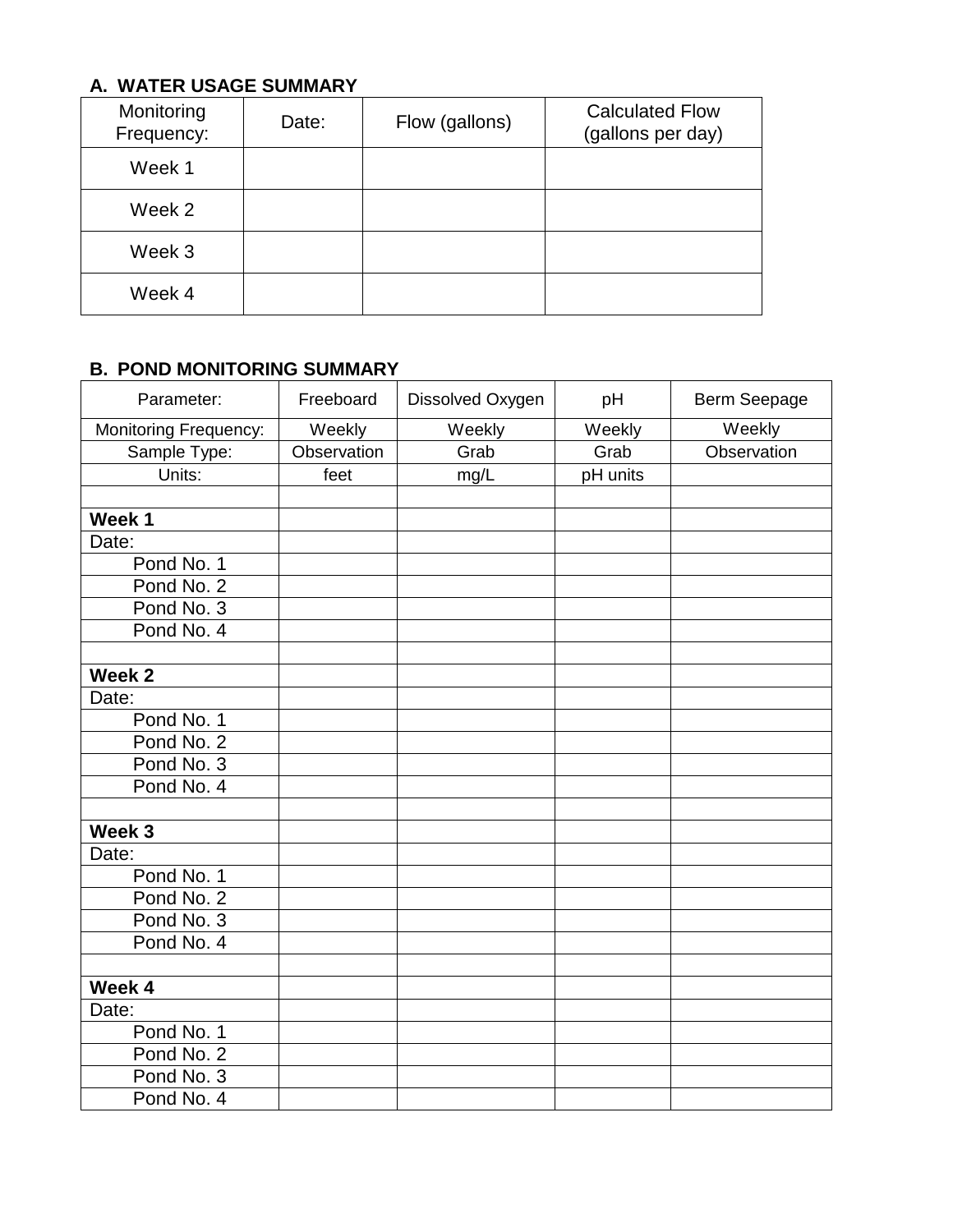## **C. FACILITY INSPECTION AND REPAIR REPORT**

| Item                   | Inspection<br><b>Date</b> | Inspector | <b>Problems identified, repairs</b><br>recommended, repairs completed, and<br>date of completion |
|------------------------|---------------------------|-----------|--------------------------------------------------------------------------------------------------|
| <b>Fence Condition</b> |                           |           |                                                                                                  |
| Week 1                 |                           |           |                                                                                                  |
| Week 2                 |                           |           |                                                                                                  |
| Week 3                 |                           |           |                                                                                                  |
| Week 4                 |                           |           |                                                                                                  |
| <b>Odor Condition</b>  |                           |           |                                                                                                  |
| Week 1                 |                           |           |                                                                                                  |
| Week 2                 |                           |           |                                                                                                  |
| Week 3                 |                           |           |                                                                                                  |
| Week 4                 |                           |           |                                                                                                  |
| <b>Berm Condition</b>  |                           |           |                                                                                                  |
| Week 1                 |                           |           |                                                                                                  |
| Week 2                 |                           |           |                                                                                                  |
| Week 3                 |                           |           |                                                                                                  |
| Week 4                 |                           |           |                                                                                                  |
| <b>Piping System</b>   |                           |           |                                                                                                  |
| Week 1                 |                           |           |                                                                                                  |
| Week 2                 |                           |           |                                                                                                  |
| Week 3                 |                           |           |                                                                                                  |
| Week 4                 |                           |           |                                                                                                  |